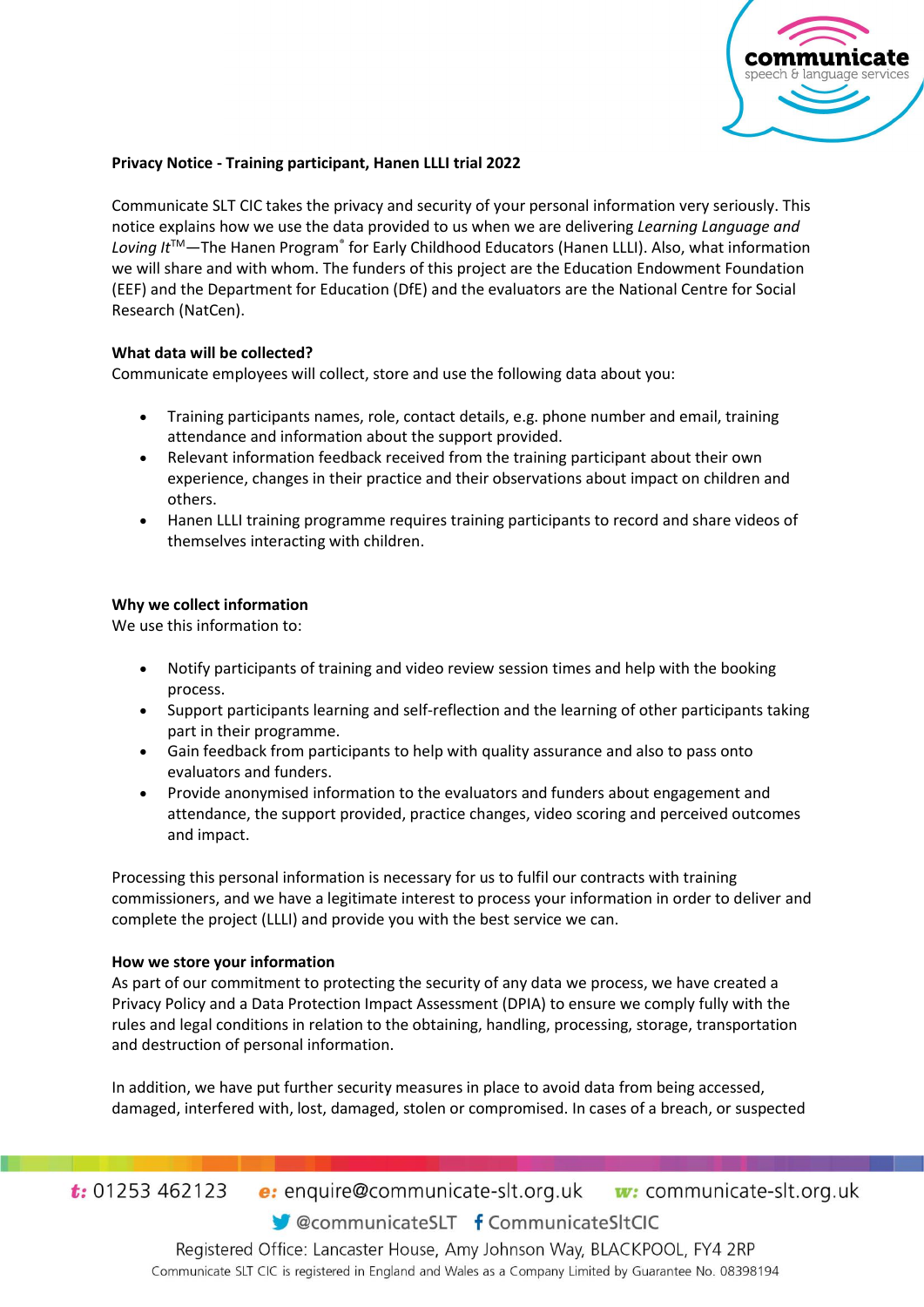

breach, of data security you will be informed, as will any appropriate regulator, in accordance with our legal obligations.

We will not use your information and data to make automated decisions about you or profile you.

## **Sharing your data**

Information about attendance and engagement in events, workshop and video reflective practice sessions is shared with the evaluators (NatCen). The name and address of nursery settings will shared with the evaluators (NatCen) and the funders (EEF and DfE).

Any other data that is shared with third parties is restricted to those who have a business need, in accordance with our guidance and in accordance with the duty of confidentiality.

### **Transferring your information outside of UK**

We use Microsoft Office Business EU edition. As such we must inform you that as part of our processing activities your information will be transferred outside of UK to the following European Union countries:

Austria, Belgium, Bulgaria, Croatia, Cyprus, Czech Republic, Denmark, Estonia, Finland, France, Germany, Greece, Hungary, Ireland, Italy, Latvia, Lithuania, Luxembourg, Malta, Netherlands, Poland, Portugal, Romania, Slovakia, Slovenia, Spain and Sweden.

There are adequacy decisions in respect of those countries. This means that the countries to which we transfer your information are deemed to provide an adequate level of protection for your personal information.

### **How long we store your information?**

We intend to retain and store your information for the duration of the project and evaluation. We expect that the project will end in July 2023 When the project and evaluation are complete, we will securely delete your information in Dec 2024.

### **Your rights in relation to your personal data**

Under certain circumstances, by law you have the right to:

- Request access to your personal data.
- Request correction of incomplete or inaccurate personal data we hold about you.
- Request erasure of your personal data.
- Object to processing of your personal data.
- Request the restriction of processing of your personal data.
- Withdraw your consent to the processing of your personal data.

 $t: 01253462123$ e: enquire@communicate-slt.org.uk w: communicate-slt.org.uk

CommunicateSLT f CommunicateSItCIC

Registered Office: Lancaster House, Amy Johnson Way, BLACKPOOL, FY4 2RP Communicate SLT CIC is registered in England and Wales as a Company Limited by Guarantee No. 08398194